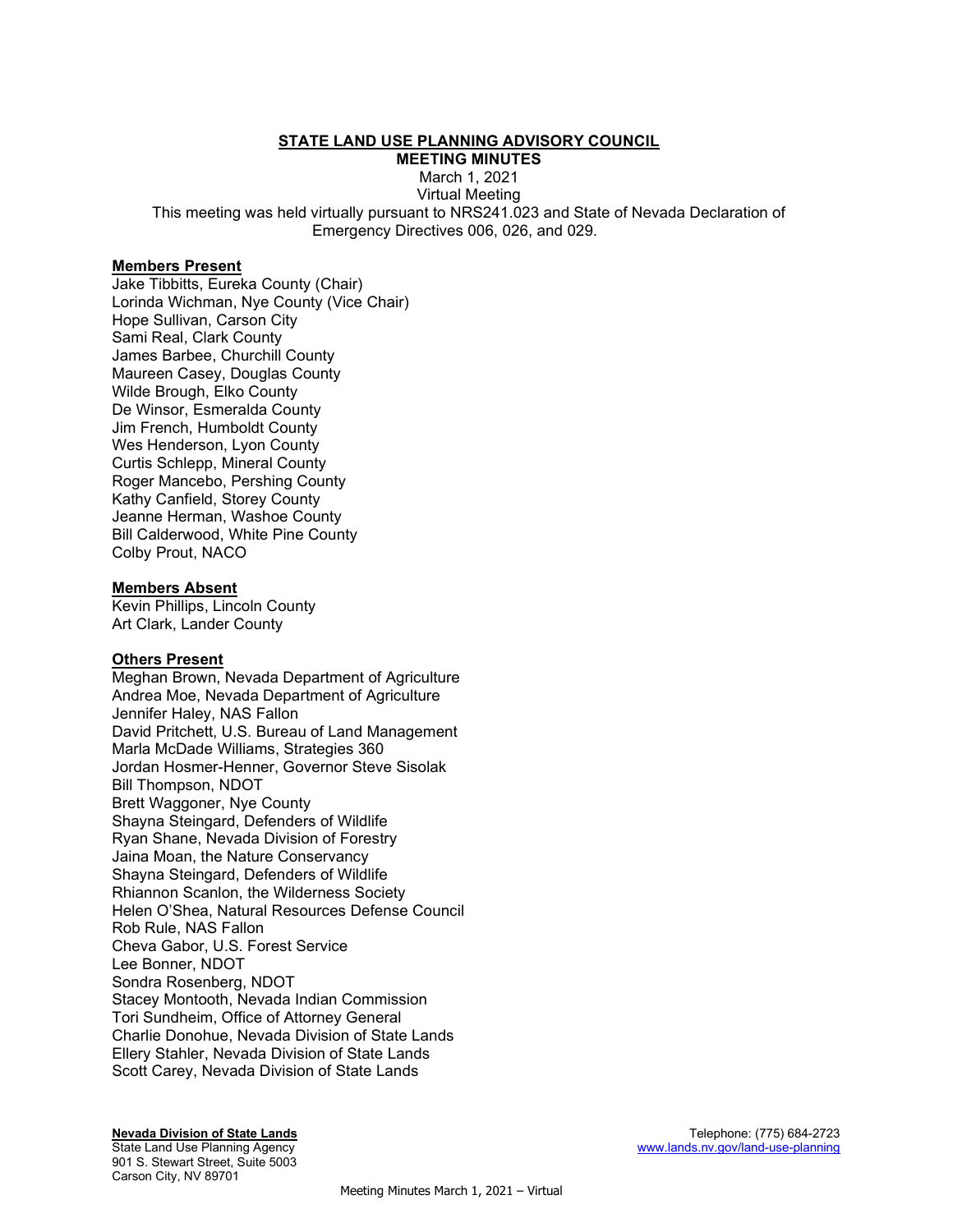## 1) CALL TO ORDER

The meeting was called to order by **Jake Tibbitts** at 9:04 am. A roll call was held for members of Council and a quorum was established. Introductions were made by others who were present.

### 2) PUBLIC COMMENTS

Scott Carey with the Nevada Division of State Lands called for public comment. He stated that the meeting notice included instructions for how to submit a public comment before the meeting and as of the deadline of February 26, 2021 at 5:00 PM staff did not receive any public comments.

There was no additional public comment, and the public comment period was closed.

#### 3) ELECTION OF CHAIR AND VICE CHAIR FOR 2021

Scott Carey with the Nevada Division of State Lands stated that the terms for Jake Tibbitts as Chair and Lorinda Wichman expired on January 17<sup>th</sup> and that the Council needs to elect a Chair and Vice Chair for the next year. Scott stated that NRS 321.740 and the Council's bylaws outline that the Chair and Vice Chair be elected at the first meeting of the year. Scott stated that the main roles of these positions are to run the meetings, assist staff with the development of meeting agendas, and sign letters of support or comments letter on behalf of the Council. Scott stated that the terms of the new Chair and Vice Chair would run through March 1, 2022 and that Jake Tibbitts and Lorinda Wichman are both eligible to be re-elected if the Council desires.

Sami Real made a motion to elect Jake Tibbitts as Chair and Lorinda Wichman as Vice Chair, the motion was seconded by Roger Mancebo. There was no discussion on the motion. The motion was approved unanimously by a voice vote of the Council. Maureen Casey abstained from the vote.

#### 4) REVIEW OF THE AGENDA

Scott Carey with the Nevada Division of State Lands stated that there were no changes needed for the meeting agenda. Jake Tibbitts stated that since there we no changes to make, then the Council will proceed with the meeting agenda as submitted.

### 5) ELECTION OF ONE MEMBER TO SERVE ON THE SLUPAC EXECUTIVE COUNCIL

**Jake Tibbitts** provided an overview of the staff memo that was included as page 6 of the **[meeting packet](https://clearinghouse.nv.gov/HTMLtoPDF/ViewSavedForms.aspx?DocLoc=SITE&DocKey=2003&ViewKey=HRT4AU6EA3)**. Jake added that the Council needs to appoint a new member to the Executive Council to fill the remainder of the term left vacant by Lee Plemel. Jake provided an overview of the duties of the Executive Council and stated that NRS requires to the extent possible that the members of the Executive Council be geographically representative from throughout the State.

Scott Carey with the Nevada Division of State Lands stated that staff recommends that the Council appoint one member to the Executive Council that is from from northwestern Nevada (Washoe County, Storey County, Carson City, Douglas County, Lyon County and Churchill County).

**Jake Tibbitts** stated that there are a lot of new members to the Council representing counties in Northwestern Nevada. Jake stated that he feels given his experience on the Council that. James Barbee would make a good representative of the region on the Executive Council.

James Barbee stated that he would be willing to serve on the Executive Council.

Lorinda Wichman made a motion to appoint James Barbee to serve on the Executive Council for the remainder of a term ending on May 28, 2022. The motion was seconded by **Jim French**. There was no discussion on the motion. There were no objections to the motion. The motion was approved unanimously by the Council.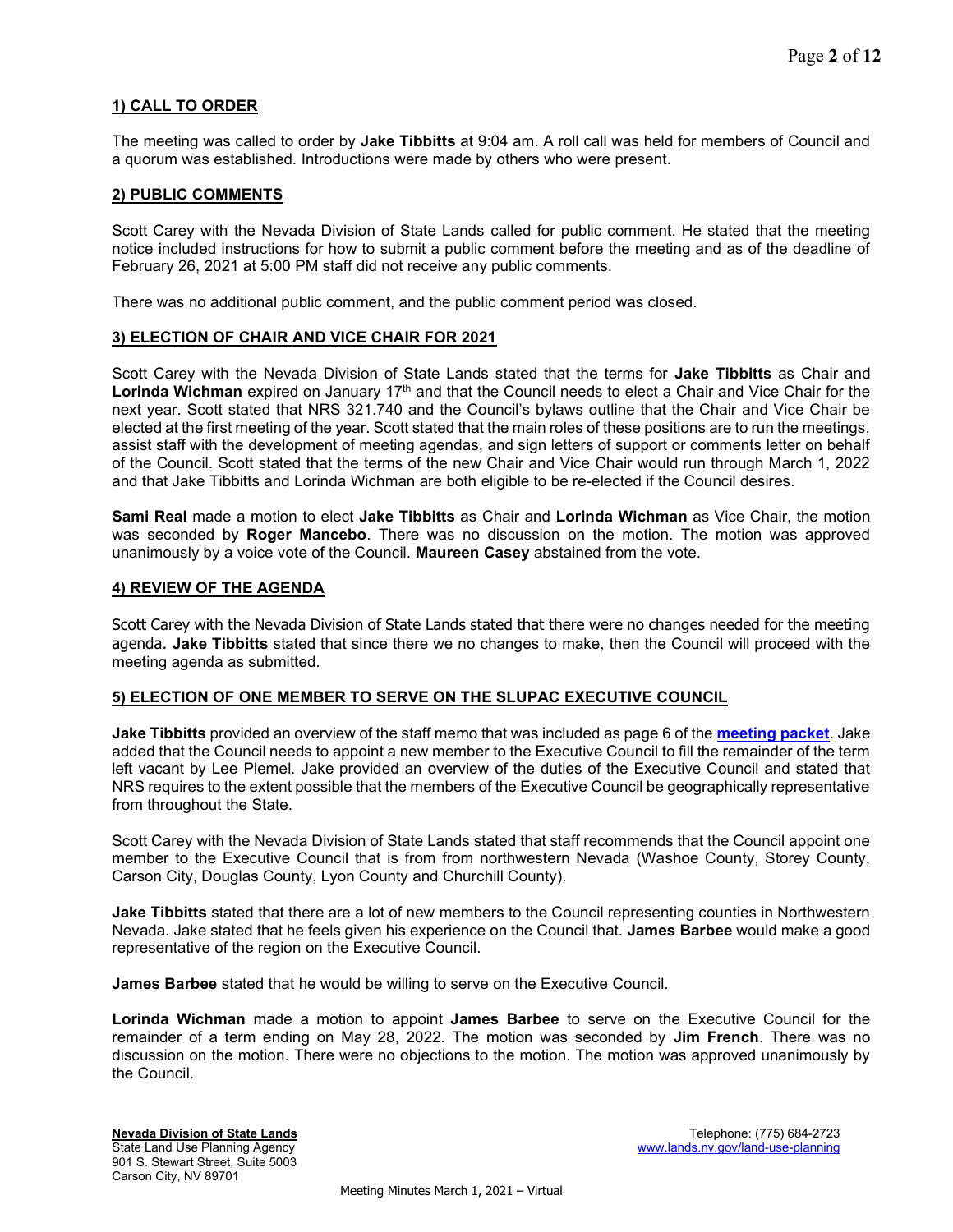# 6) UPDATE ON AB 52 AND DIRECTION ON POSSIBLE AMENDMENT TO BILL

Charlie Donohue with the Nevada Division of State Lands provided the Council with an update on its bill AB 52. Charlie stated that on February  $1<sup>st</sup>$ , the bill was heard by the Assembly Government Affairs Committee and was well received by the Committee. Charlie stated that prior to the hearing, staff heard from Assemblywoman Anderson who had an interest in proposing an amendment to AB 52. During the hearing Assemblywoman Anderson suggesting making the proposed Nevada Indian Commission representative a voting member of the Council as opposed to a non-voting member. Charlie stated that staff recognized this amendment during the hearing but requested that the Committee provide the Council with an opportunity to weigh in on this proposed amendment. Charlie stated that staff is looking for the Council to weigh in the proposed amendment to AB 52 and provide direction to staff on how to proceed with adding the Nevada Indian Commission representative on the Council as a voting member.

Scott Carey with the Nevada Division of State Lands provided the Council with an overview of a conceptual amendment to AB 52 that was included as pages 12-14 of the [meeting packet](https://clearinghouse.nv.gov/HTMLtoPDF/ViewSavedForms.aspx?DocLoc=SITE&DocKey=2003&ViewKey=HRT4AU6EA3). Scott stated that the conceptual mockup would make the Nevada Indian Commission representative on the Council a voting member. Scott stated that the proposed amendment would increase the number of voting members on the Council to 18 and the Nevada Indian Commission representative would be appointed to the Governor. Scott stated that staff felt that if the Nevada Indian Commission representative is to be voting member, then this representative should be appointed by the Governor like the other voting members on the Council.

Scott stated that during the Assembly Government Affairs Committee hearing, the Committee asked staff to investigate whether the existing Nevada Association of Counties (NACO) representative and proposed Nevada League of Cities & Municipalities representative should be voting members on the Council. Scott stated that he heard back from NACO, and they would prefer that its representative on the Council remain a non-voting member. Scott stated that has not heard back from the Nevada League of Cities & Municipalities staff after the Committee hearing. Scott added that in the past, the Nevada League of Cities & Municipalities have expressed their preference to have their representative to be a non-voting member on the Council.

Charlie Donohue with the Nevada Division of State Lands stated that the conceptual amendment to AB 52 is consistent with what staff had discussed with Assemblywoman Anderson before the Assembly Government Affairs Committee hearing.

**Jake Tibbitts** suggested that by increasing the voting members on the Council to 18 in section 1(a) of the conceptual mockup, there would not be a need to have section 1(d).

Lorinda Wichman stated that one potential issue with increasing the membership of the Council to 18 is that it would be even number and there could be a situation that arose in the fture where a tie vote would need to be broken.

Jake Tibbitts stated that if there were an even split vote in the future, the split vote would represent a nondecision by the Council. Jake added that a non-decision does not preclude the Council from taking future decision, it just means that it would need to work together to render a decision by a majority vote. Jake stated that in his experience, the Council has always tried to work by consensus.

Colby Prout stated that the reason NACO prefers to remain a non-voting member is because as an organization they operate on consensus. Colby stated there could see a situation where there may a difference between two of their members and that they would have to abstain from a vote. Colby stated that NACO had some concern that adding three voting members would impact the quorum requirements for the Council to the conduct business. Colby stated that NACO supports adding a voting representative from the Nevada Indian Commission to the Council.

Charlie Donohue with the Nevada Division of State Lands stated that staff does recognize having an even number of voting members could pose an issue. Charlie stated that the Council has historically conducted its business in a collaborative fashion, and because of this it's likely not going to be an issue.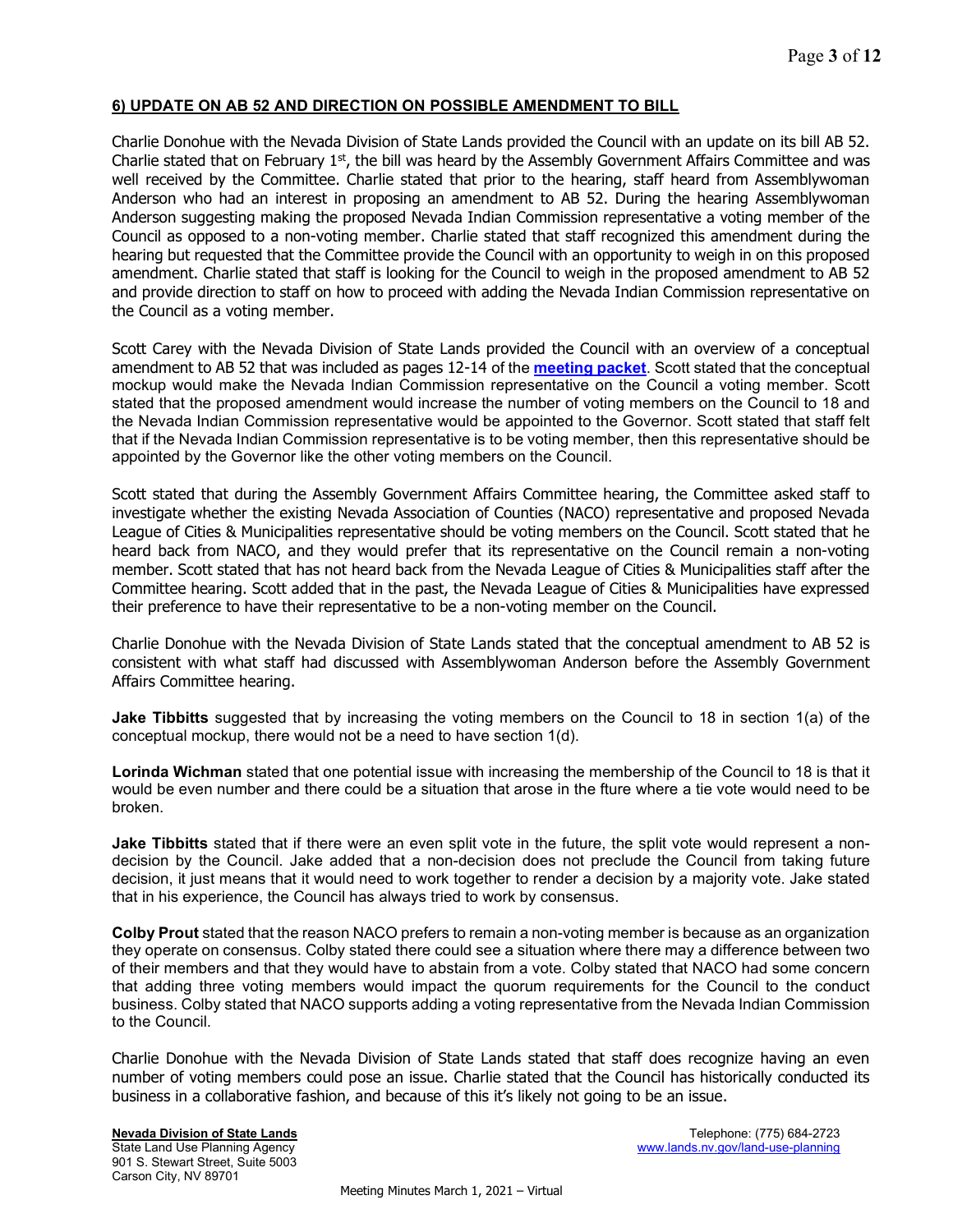**Jake Tibbitts** stated that Eureka County did testify in support of AB 52 during the Assembly Government Affairs Committee meeting. Jake stated that Eureka County fully supports the proposed amendment and adding the Nevada Indian Commission as a voting member on the Council.

Stacey Montooth with the Nevada Indian Commission stated that the Commission is honored and excited to help the Council move forward and that they support AB 52 as written or with the proposed amendment to AB 52.

Wes Henderson made a motion to support the proposed amendment to AB 52 with the removal of section 1(d). The motion was seconded by Jeanne Herman. There was no discussion on the motion. There were no objections to the motion. The motion was approved unanimously by the Council.

# 7) STATE RAIL PLAN UPDATE AND CONSIDERATION OF A LETTER OF SUPPORT

Scott Carey with the Nevada Division of State Lands provided an overview of the proposed letter which is included on pages 19-20 of the [meeting packet](https://clearinghouse.nv.gov/HTMLtoPDF/ViewSavedForms.aspx?DocLoc=SITE&DocKey=2003&ViewKey=HRT4AU6EA3). Scott stated that at its last meeting the Council had a good discussion about increasing local rail service and its impact on local government land use plans. The Council also expressed a desire to help make local government planning departments around the state aware of the plan and encourage them to consider the State Rail Plan when updating their master plans.

Scott stated that the Council's proposed letter of support on the draft State Rail Plan provides comments with respect to land use planning and the Council's involvement with Recommendation #14 "Enact effective freight transportation land-use strategies". The Council's letter outlines its general support for this recommendation and offers its support to providing outreach to local governments in implementing this recommendation.

Finally, Scott stated that the proposed letter states that new freight transportation development should be encouraged in areas that are compatible with local government master plans. The letter also recommends that the new freight transportation development and rail improvements should be concentrated in areas where adequate infrastructure exists or is planned. Staff is recommended that the Council review and discuss the proposed letter of support and offer any changes to the letter. If approved, the Chair will be authorized to sign the letter on behalf of the Council and staff will submit it as part of the public comments for the state rail plan.

Lee Bonner with the Nevada Department of Transportation (NDOT) stated that they have worked well with the Council on the development of the State Rail Plan and look forward to the Council's comments on the draft plan.

Maureen Casey stated that in section 4 of the draft plan, Region 6 identifies only one active mine in Douglas County when there are two active mines. Maureen stated in addition to the Bing Mine there is another active mine off Johnson Lane that is located on Bureau of Indian Affairs allotment land.

Lee Bonner thanked Maureen Casey for that comment and suggested that she submit that comment directly to NDOT staff. Lee also provided an overview on how active mines were and were not included in the draft State Rail Plan.

**Jake Tibbitts** thanked NDOT for including both the Council and the State Land Use Planning Agency within the draft State Rail Plan.

Kathy Canfield stated that Storey County is going to abstain for voting on the draft letter as the county is going to provide its own comments to the draft State Rail Plan.

Roger Mancebo made a motion to approve the letter of support for the State Rail Plan and to authorize the Chairman to sign the letter on behalf of the Council. The motion was seconded by James Barbee. There was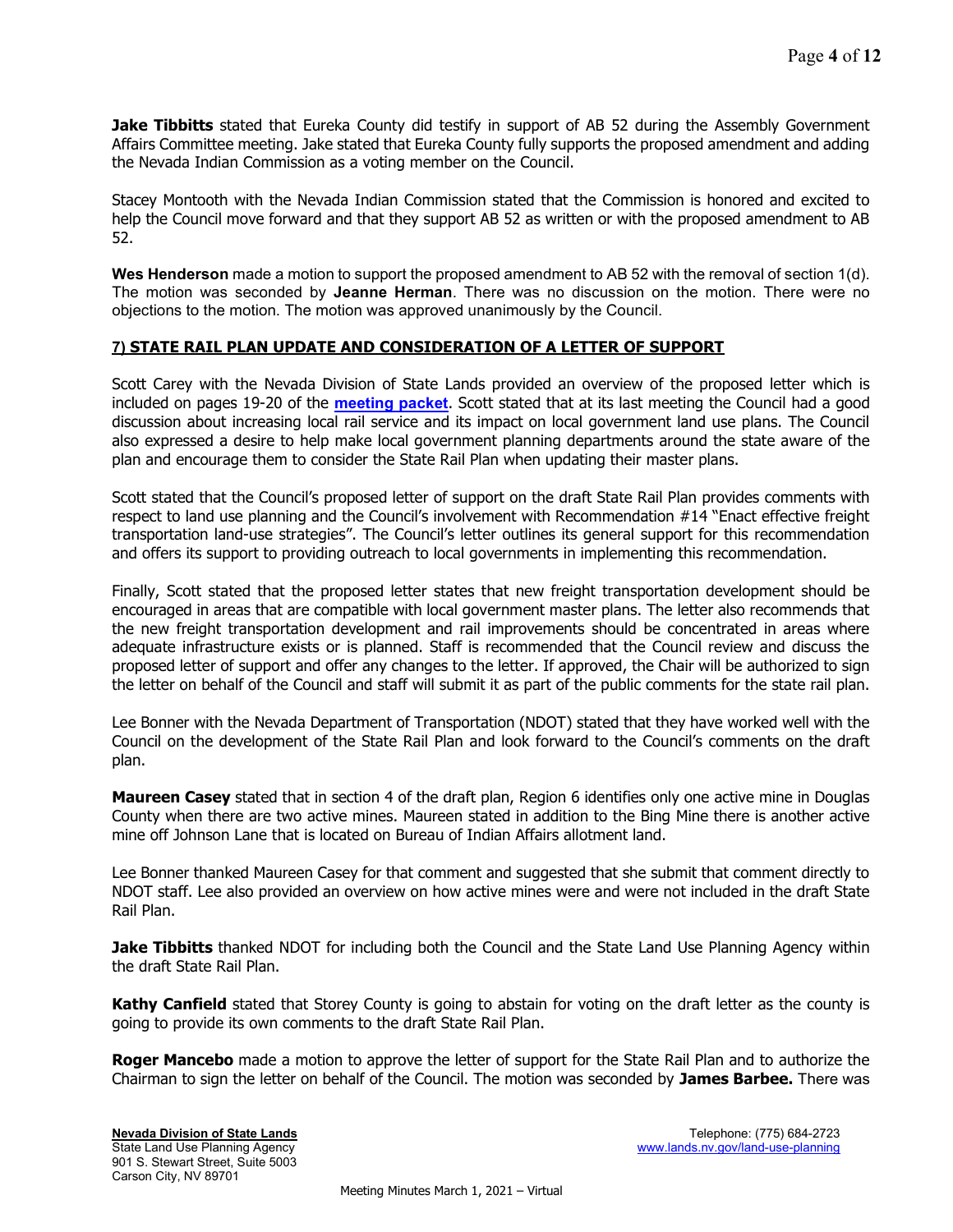no discussion on the motion. There were no objections to the motion. The motion was approved unanimously by the Council. Kathy Canfield abstained from the vote.

### 8) SMART-FROM-THE-START PLANNING FOR RENEWABLE ENERGY & TRANSMISSION BUILDOUT PRESENTATION AND APPROVAL OF LETTER ENDORSING THE CONCEPT

Jaina Moan with the Nature Conservancy, Shayna Steingard with the Defenders of Wildlife, Rhiannon Scanlon with the Wilderness Society and Helen O'Shea with the Natural Resources Defense Council provided the Council with a **[presentation](https://lands.nv.gov/uploads/documents/Smart_from_the_Start_Energy_Planning_Presentation.pdf)** about the Smart from the Start renewable energy planning concept.

Jaina Moan with the Nature Conservancy provided an overview of the Council's proposed letter of endorsement of the Smart from the Start energy planning concept which was included as pages 25-27 of the [meeting packet](https://clearinghouse.nv.gov/HTMLtoPDF/ViewSavedForms.aspx?DocLoc=SITE&DocKey=2003&ViewKey=HRT4AU6EA3).

**Maureen Casey** expressed a concern about the of creation waste from new renewable energy facilities and asked about what happens when new solar photovoltaic facilities become obsolete.

Jaina Moan with the Nature Conservancy stated that a typical solar photovoltaic array will have a lifespan of about 20 and that they do expect to see more waste become produced in the future. Jaina stated that it will be important in the future to focus on the recycling of solar panels and minerals used in their creation. Jaina also highlighted that co-location of existing facilities can be a driver of future economic development.

**Maureen Casey** asked about raptor protection from the development of new wind farms.

Jaina Moan with the Nature Conservancy stated that they are working collaboratively as group towards the further development and advancement of the Smart from the Start energy planning concept. Jaina stated that in general they are looking at studies and other measures to mitigate the impacts on wildlife from the development of renewable energy facilities.

Shayna Steingard with the Defenders of Wildlife stated that its important to consider the entire life cycle of a renewable energy production facility. Shayna stated that the Defenders of Wildlife are actively engaged and are looking at all tools available to mitigate the impact on raptors from new wind farms.

**Maureen Casey** stated that one of her main concerns with pursuing additional nuclear energy is that there is not any consideration on the disposal of nuclear waste. Maureen stated that she would like to see more information on the Smart from the Start planning concept in the future. She further stated that if the Council endorses this concept that it's not left out of the process in the future.

Jaina Moan with the Nature Conservancy stated that they consider the endorsement of the concept to be the first step in the overall implementation of Smart from the Start energy planning concept. Jaina welcomed any additional comments and changes to the proposed letter of endorsement.

Helen O'Shea with the Natural Resources Defense Council stated that there are ongoing discussions for the overall life cycle of solar panels and offered to provide the Council with additional information on this issue.

Jim French stated that baseline determination of what is necessary to remove carbon emissions in Northern Nevada is unknown at this point especially in light of a larger production of energy from the conversion of vehicles to electric motors. Jim stated that without having these numbers available, it is almost impossible for us to determine the footprint and impacts to footprint. Jim stated that in terms of baseload they are not just talking about generating power when the sun is out, or the wind is blowing but also the baseload requirement for industry and other uses when the sun is not out. Jim expressed doubt about the viability of storing energy from renewable energy sources with today's technology. Jim stated from a conservation standpoint, large scale solar panel arrays in the Great Basin have a tremendous impact on wildlife habitat, migration corridors, and neotropical birds & migratory birds in general. Jim stated the presence of these arrays in these landscapes along with new roads and personnel has a tremendous impact. Jim expressed concern about the concept of reusing old mining sites for renewable energy and how it would impact the existing bonding requirements for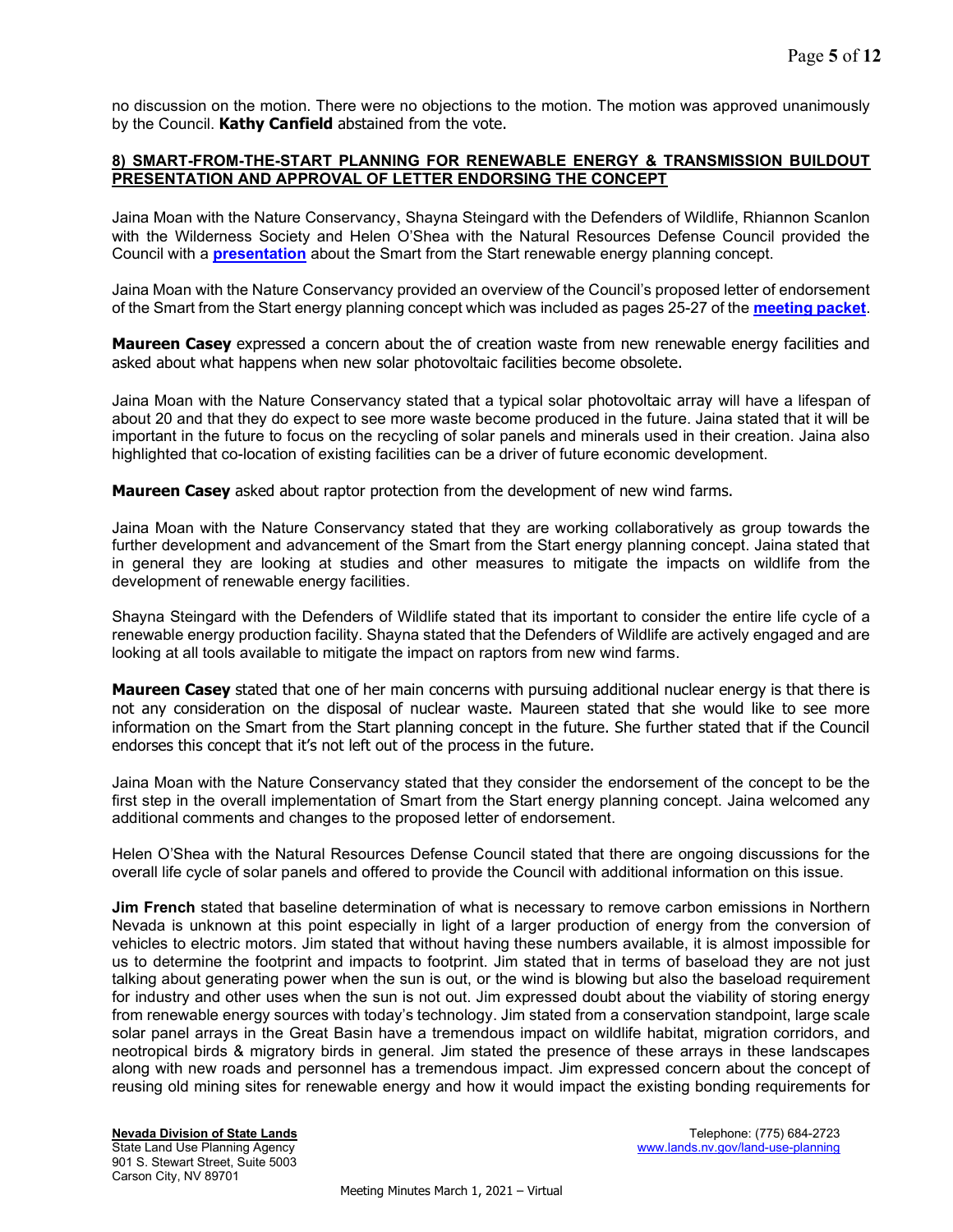mines to reclaim the land for habitat and wildlife. Jim stated that he feels that its important for green energy and in particular solar arrays & wind generation to remain part of the conversation, but nobody should have the impression that we can walk completely away from existing energy production sources.

Jaina Moan with the Nature Conservancy thanked Jim French for his comments and concerns. Jaina stated that may other states have taken measures to increase the production of energy from renewable energy sources along with calculating what the baseload requirements will be for these new sources. Jaina stated that they are asking the Council to support an approach to development that considers other land uses and considers land management as part of energy development.

**Jim French** stated that in the past he remembers Nevada's role with the Nevada Test Site and cautioned that there is a huge portion of the state is unavailable or able to be used. Jim stated that he does not want Nevada to become the next solution for the country's green energy revolution and does not want the state to become a giant solar array. Jim stated that Nevada has unique habitat, has huge wildlife values and that Nevada is not a wasteland.

David Pritchett with the Bureau of Land Management (BLM) stated that last December a new Federal law was enacted to approve 25 gigawatts of new renewable energy generation nationwide by 2025. David stated that where these new projects will go is still to be decided but he feels that Federal public lands in Nevada will see a lot of new projects. David stated that there has been an influx of new projects coming in for permitting and review by the BLM in Southern and Central Nevada. He encouraged all members of the Council to keep an eye out for these projects and get involved in the review process with the BLM.

Sami Real stated that in Clark County they have been seeing an influx of renewable energy projects that are servicing adjacent states and not directly benefitting Nevada. Sami stated that in Clark County there are a lot of large transmission lines that go to other states and that new large solar projects being built in Clark County are sending their electricity to California. Sami stated that as part of the county's update of its comprehensive plan, they are adding a policy that encourages renewable energy built in Clark County to benefit Clark County and not have the electricity go to other states. Sami encouraged the Council to focus on getting renewable energy projects built in Nevada to benefit Nevada instead of using Nevada's public lands for the benefit of other states.

De Winsor stated that he agrees with Sami Real in that renewable energy projects built in Nevada should benefit Nevadans. De asked why geothermal energy has not been further developed in Nevada.

Jaina Moan with the Nature Conservancy stated that they do include geothermal energy development in their planning, and they support geothermal energy to meet the baseload needs of Nevada. Jaina stated that the intent of the Smart from the Start energy planning concept is to encourage new energy projects and transmission lines into areas that are already disturbed and to minimize the impacts of natural working lands.

Scott Carey with the Nevada Division of State Lands provided an overview of the proposed letter of endorsement and the intent behind the concept. Scott stated that from a land use planning perspective, staff believes that the concept of Smart-from-the-Start energy planning can be a beneficial tool for Nevada to use to avoid land use conflicts, reduce land consumption, and conserve natural resources.

Scott also stated that the proposed letter of endorsement is considered to be a statement of policy pursuant to NRS 321.7355 (1). In accordance with NRS 321.750 statements of policy regarding land use planning are to be submitted to the Administrator of the Division of State Lands and to the State Land Use Planning Agency. Scott stated that staff recommends that the Council discuss the proposed letter of endorsement of the concept for Smart-from-the-Start energy planning and authorize the Chair to sign the letter and submit it to the Administrator of the Division of State Lands and to the State Land Use Planning Agency.

**Jake Tibbitts** suggested on the first page of the letter under the fourth paragraph at the end of the second sentence to add the term "storage". Jake suggested on the second page of the letter under first full paragraph starting with "Good planning policy" with the second sentence to add in the terms "reliably' and "Nevada's communities". Jake suggested on the second page under the first bullet for mine lands under the last sentence to add in "implement favorable land use plans" before deploy. Jake suggested on the second page under the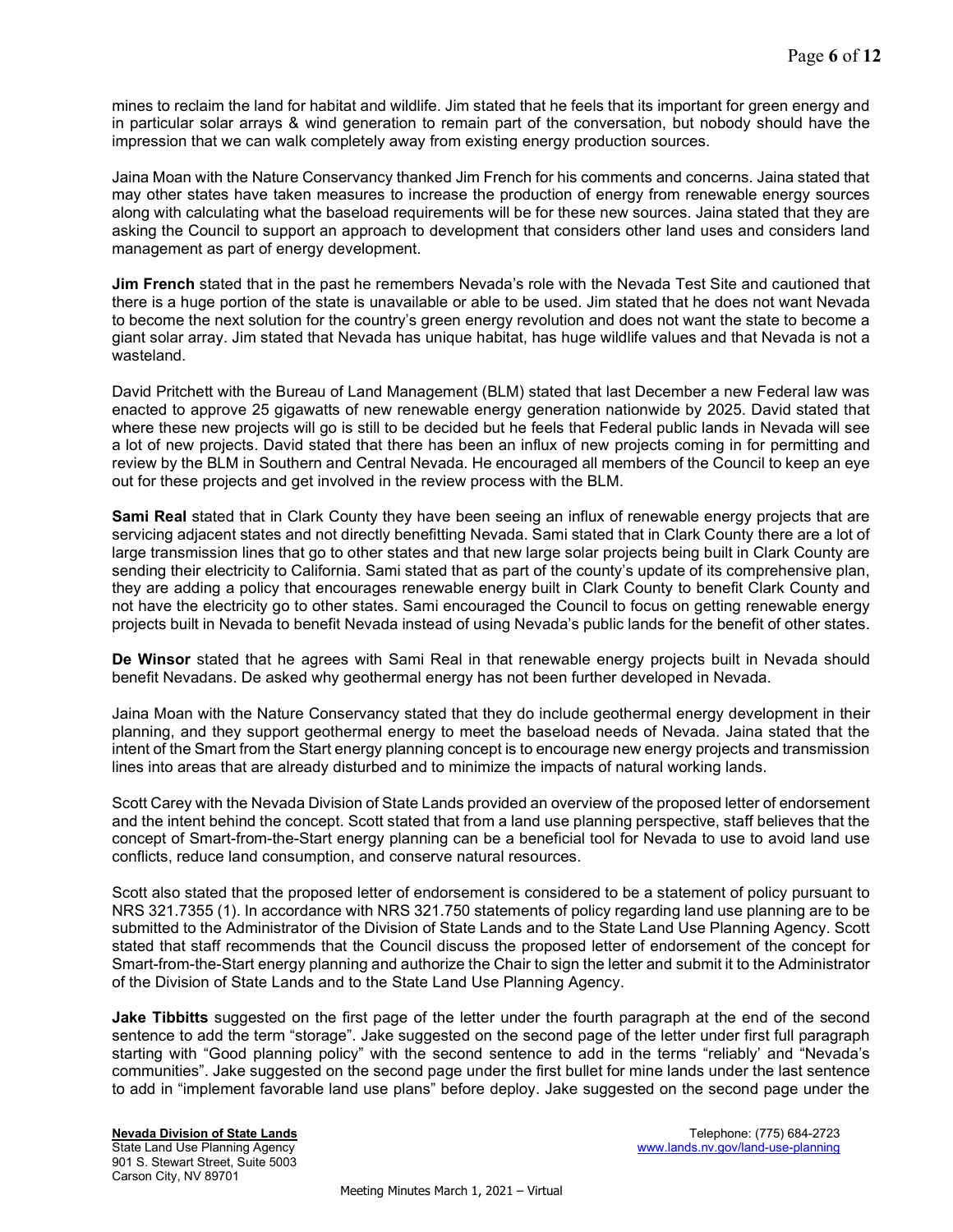last paragraph in the last sentence to add the term "mitigate" before land use planning conflicts. In this same sentence Jake also suggested adding "wildlife conflicts" before reduce land consumption and add "address associated waste streams" before conserve natural resources. Jake also suggested in this same paragraph to add at the end of the second to last sentence after concept to add "when done in close coordination with local governments".

Jim French stated that over 80% of land in the state is owned by the Federal government and that because of this there will be pressure to develop renewable energy projects in Nevada. Jim stated that regardless of whatever the Council says, there is a movement for Nevada to become one large solar panel. Jim stated that he understands the need to mitigate the impacts of this kind of development on wildlife, if possible, He further stated that there are many unanswered questions with regards to the Smart from the Start energy planning policy and its implementation.

Jake Tibbitts stated the intent of the letter and endorsing the Smart from the Start energy planning concept is to avoid land use conflicts and get a head of the planning that is needed to successfully develop new renewable energy projects throughout the state.

Hope Sullivan stated that she agrees with Sami Real in that given the regulatory environment in California they are seeing a lot of the solar industry from that state coming to Nevada. Hope asked in the Nature Conservancy would be open to modifying the letter to address the concerns expressed by the Council today and reconsider the letter at a future meeting.

Jaina Moan with the Nature Conservancy stated that they share the same concerns as the Council and that they feel taking Smart from the Start approach to energy planning will help address land use conflicts. Jaina thanked Jake Tibbitts for his suggested edits and stated that they would certainly be open to modifying the letter.

Wes Henderson asked why COVID-19 was referenced in the proposed letter.

Jaina Moan with the Nature Conservancy stated that COVID-19 was included in the letter because they believe that there will be Federal stimulus packages that will provide investment for energy and other infrastructure projects that that advance the Smart from the Start energy planning concept.

Scott Carey with the Nevada Division of State Lands stated that staff is happy to remove the references to COVID-19 if the Council desires. Scott stated that COVID-19 was included in the letter because the Governor's Office of Economic Development recently updated the state's economic development plan to promote economic resiliency in light of the pandemic. Scott stated that the economic development objectives of the Smart from the Start energy planning concept could help advance the state's new economic development plan.

Jake Tibbitts stated that there are two references to COVID-19 in the letter and that he did not think that these references added much to the letter overall and that they could be taken out if the Council desires.

Jake Tibbitts stated that Council is reviewing whether or not to endorse the concept of Smart from the Start energy planning as a way to address the land use concerns brought up today by the Council. Jake stated that he hoped the revisions he proposed were helpful to address the concerns the Council expressed with the letter. Jake reminded the Council that implementation of this concept in the future is going to fall on the counties with their local land use planning authority.

**Maureen Casey** asked if the Nature Conservancy would be open to revising the letter to incorporate the comments from the Council and bring the letter back for consideration at a future meeting. Maureen stated that she still had questions with respect to the policy, liked the changes that were proposed at today's meeting, and would like to see the letter come back for future consideration by the Council.

Jake Tibbitts stated that the proposed letter is only endorsing the concept of Smart from the Start Energy Planning and that approval of the letter is not endorsing any specific organization or presentation.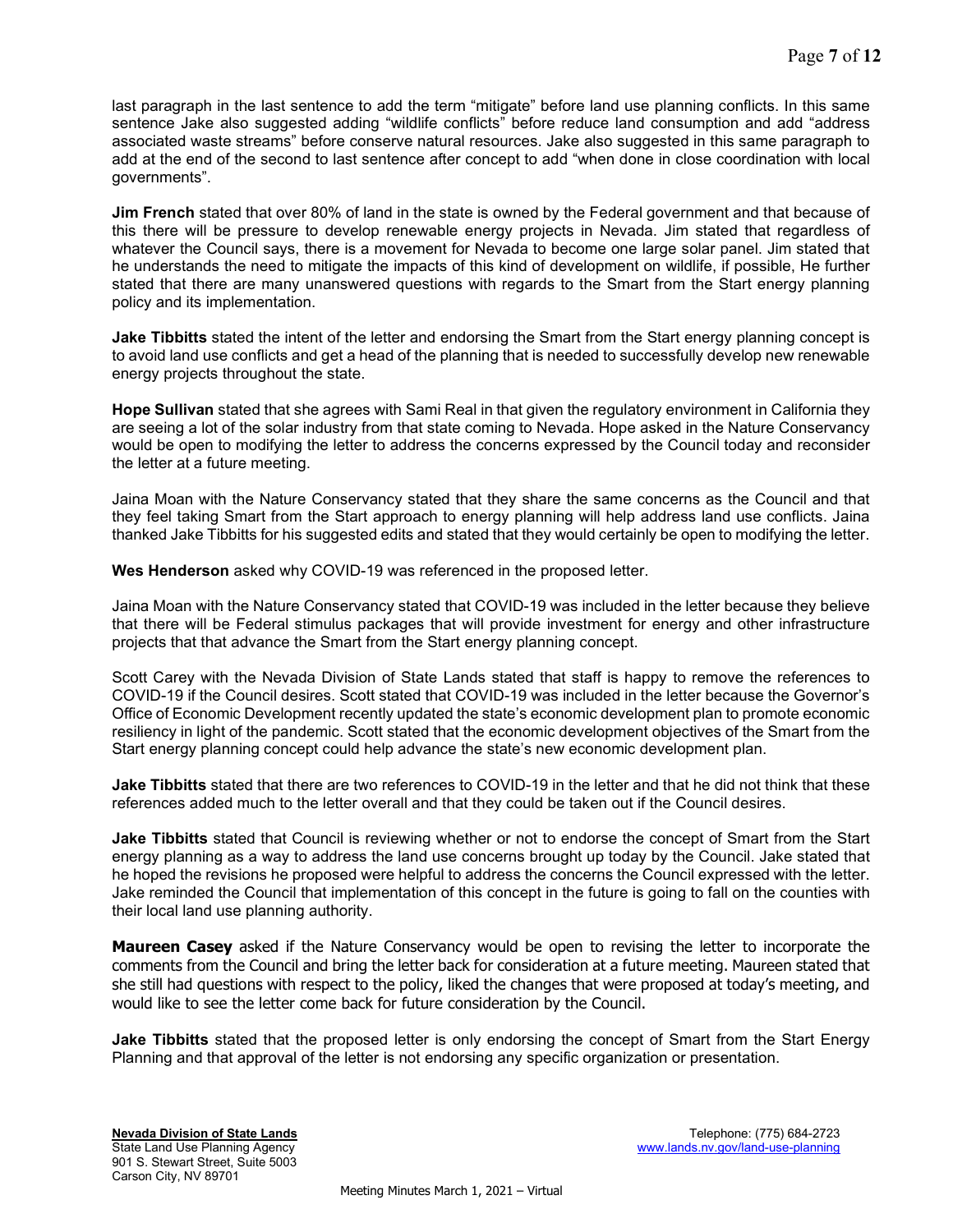**Jim French** stated that he agrees with Maureen Casey and that he still has many questions regarding the proposed letter. Jim stated that if the Council is going to issue a policy statement that will be sent the Governor and the Legislature, that he would like to take a wholistic review of the concept.

**Jim French** made a motion to continue the proposed letter endorsing the Smart from the Start Energy planning concept to a future Council meeting.

Jake Tibbitts stated that under parliamentary procedure if an item is placed on the table, it can only be brought back for future consideration by the Council if the Council takes action to remove the item off of the table for future discussion. Jake cautioned the Council to not table the proposed letter but instead to take no action and bring back this item for future consideration.

**Jim French** stated that he would like to see more information on the overall concept before taking action on the proposed letter.

**Jake Tibbitts** stated that he believes that the intent of the proposed letter is to address the concerns expressed by the Council today and to avoid land use impacts through the Smart from the Start energy planning concept. Jake suggested that staff work with presenters to address the concerns expressed by the Council today and bring back the proposed letter for consideration by the Council at a future meeting.

There was no further discussion from the Council. No action was taken by the Council on this agenda item.

### 9) NEVADA DIVISION OF FORESTRY PRESENTATION ON ENDANGERED & THREATENED PLANTS

Ryan Shane with the Nevada Division of Forestry provided the council with a **[presentation](https://lands.nv.gov/uploads/documents/NDF_Threatened_and_Endangered_Plants_Presentation.pdf)** about State's Endangered and Threatened Plants list and permitting process. Ryan also shared with the Council a copy of [additional helpful links](https://lands.nv.gov/uploads/documents/NDF_Additional_Links.pdf) from the Nevada Division of Forestry.

Jake Tibbitts stated that there is a nexus between land use planning and the local government entitlement process that should consider the state's Endangered and Threatened Plants list and permitting process.

**Jim French** asked if the Nevada Division of Forestry has a GIS based map that shows critical habitat and threatened & endangered plants.

Ryan Shane with the Nevada Division of Forestry stated that the Division relies on the Nevada Division of Natural Heritage to maintain the GIS map that shows critical habitat and threatened & endangered plants. Ryan stated that interested parties and developers can submit a footprint of land to the Nevada Division of Natural Heritage and that the Division will issue an inventory of what they have in their database. Ryan stated that there is not a system available right now that will provide a positive or negative confirmation of the presence of an endangered or threatened plant in the state.

Jim French asked if the Nevada Division of Forestry is dovetailing most of the regulatory activity in this area to cooperating agencies or an inventory policy.

Ryan Shane with the Nevada Division of Forestry stated that its important to note that the list he provided in the presentation only covers State listed threatened & endangered plants and that the Federal government maintains its own list.

### 10) NEVADA DEPARTMENT OF AGRICULTURE NOXIOUS WEED PROGRAM

Meghan Brown and Andrea Moe with the Nevada Department of Agriculture provided the Council with a presentation about the state's **[Noxious Weed Program](https://lands.nv.gov/uploads/documents/NDA_Noxious_Weeds_Program_Presentation.pdf)**.

**Jake Tibbitts** stated the intent of this presentation today by the Department of Agriculture was to make the Council aware of the noxious weed program. Jake stated that it is good for the Council to be aware of the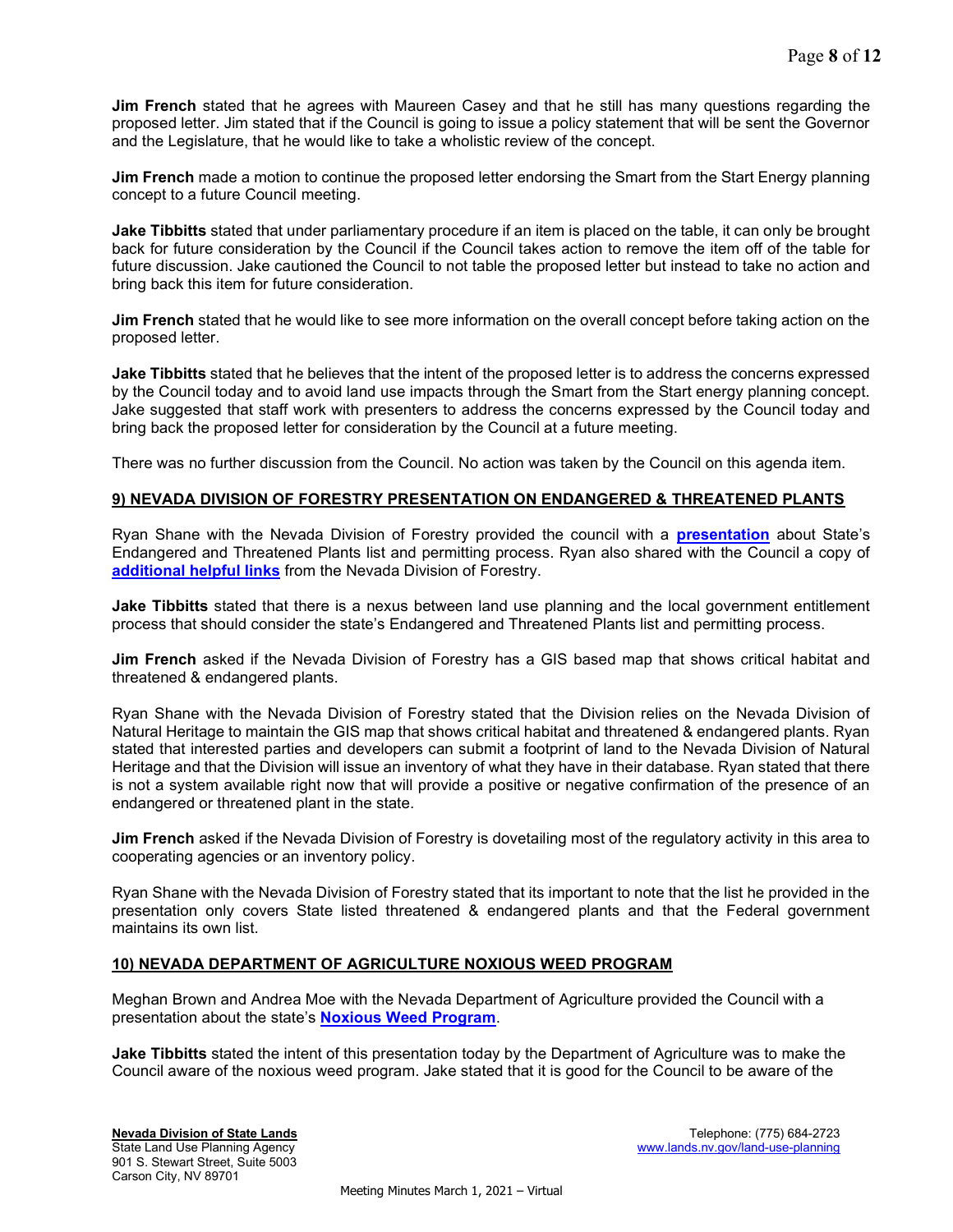requirements in state law with respect to noxious weeds because they can have land use implications at the local government level.

Charlie Donohue with the Nevada Division of State Lands asked how often local governments may impose liens on private property owners who are not treating noxious weeds on their properties in accordance with state law.

Meghan Brown with the Nevada Department of Agriculture stated that she does not have a specific dollar amount available for the liens imposed around the state. Meghan stated that the amount of the liens and how often they are imposed really is a function of how active the local weed district is in that specific area. Meghan stated that some local weed districts may impose 12-25 liens per year while another weed district may only impose 1 lien a year on a property.

Lorinda Wichman thanked the Nevada Department of Agriculture for this presentation. Lorinda stated that she has been involved with the local weed district in northern Nye County since 2010. Lorinda stated that they have repeatedly worked with property owners on compliance and that they are reluctant to impose liens on property owners. Lorinda stated that she believes that they have been successful using this approach in northern Nye County and that they appreciate the support of the state's Noxious Weed Program.

# 11) STATE LAND USE PLANNING AGENCY UPDATE

Scott Carey with the Nevada Division of State Lands provided an overview of a mockup of conceptual changes to the SLUPAC statute that was included as pages 28-56 in the **[meeting packet](https://clearinghouse.nv.gov/HTMLtoPDF/ViewSavedForms.aspx?DocLoc=SITE&DocKey=2003&ViewKey=HRT4AU6EA3)**. Scott shared with the Council a copy of the State Land Use Planning Agency's list of bills that the agency is tracking during the 81<sup>st</sup> Session of Nevada Legislature.

# 12) COUNTY PLANNING UPDATES

Bill Calderwood, White Pine County

Bill provided the Council with an update on the **[White Pine Storage Project](https://lands.nv.gov/uploads/documents/White_Pine_County_Update.pdf)**.

### Sami Real, Clark County

Sami stated that Clark County is moving forward with the implementation of its All in Clark County sustainability plan to combat the effects of climate change at the county level. Sami stated that the county is also in the process of updating its comprehensive plan and zoning code.

### Maureen Casey, Douglas County

Maureen stated that in December the Board of County Commissioners approved the county's 2016 master plan update. Maureen stated that the updated master plan includes stronger language for open space and agricultural preservation. Maureen stated that the plan also includes a timeline for the creation of a funding mechanism for the acquisition of development rights. Maureen stated that the county's transfer of development rights program was given a 1-to-3-year timeline for a rewrite. Maureen stated that in January the Board of County Commissioners also approved a couple of proposals in cooperation with the United States Geological Survey (USGS) with regards to water resources in the Carson Valley and the quality of water in the alluvial aquifer.

### Wilde Brough, Elko County

Wilde stated that marijuana sales are now permitted within West Wendover on the Utah border and in Jackpot on the Idaho border. Wilde stated that the City of West Wendover is in the process of obtaining 6,000 acres from the former bombing range. Wilde stated that the city expects to obtain the new land within the next 2 years and that the Air Force is spending \$9.5 million to clean up the site. Wilde stated that Jackpot seems to be booming with the sales of marijuana, the opening of a new casino, and a new Subway restaurant. Wilde stated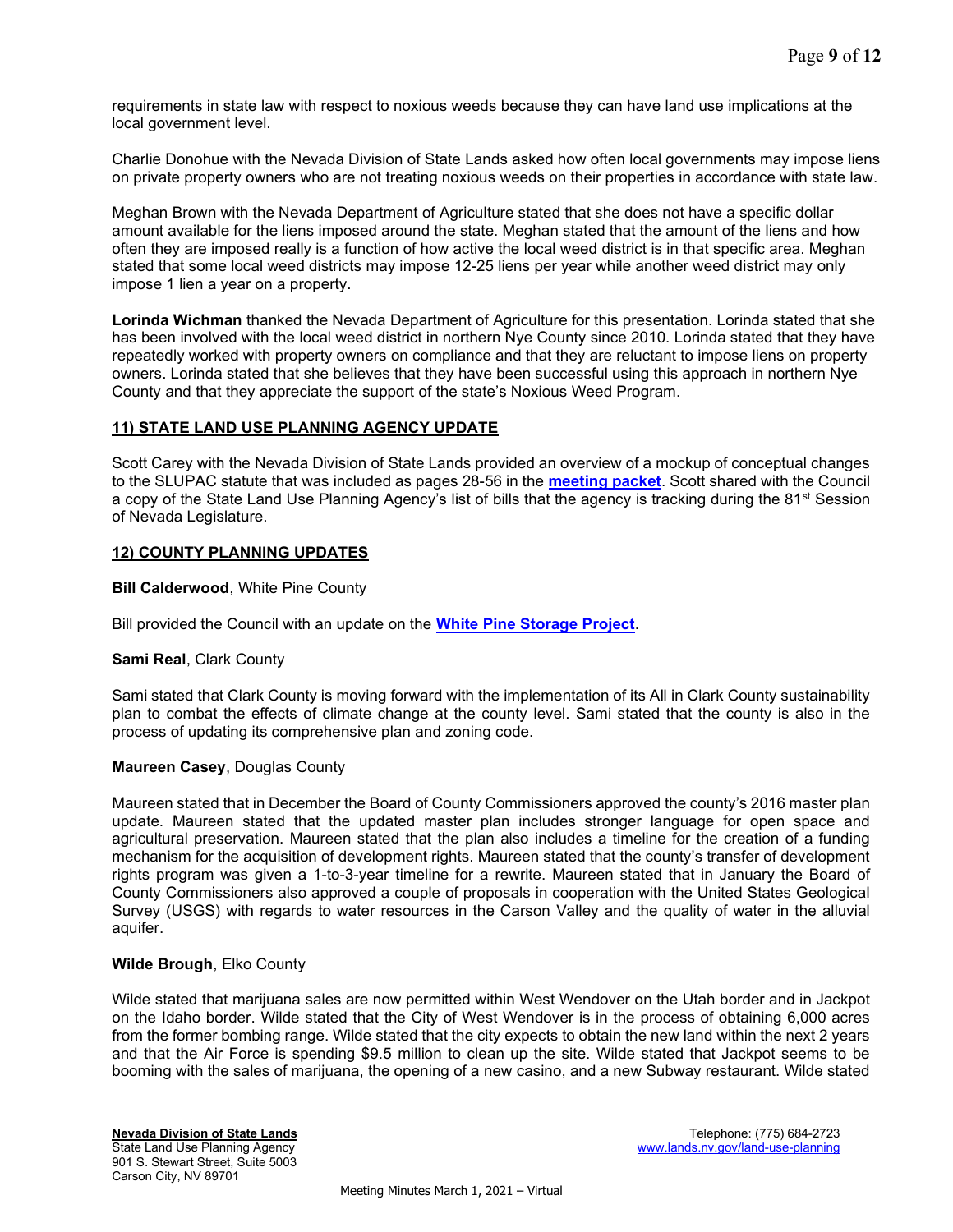that Montello is getting high speed internet and that they are looking for someone to come in and build a greenhouse for a fish hatchery. Wilde stated that Wells has a new bike trail.

### Jake Tibbitts, Eureka County

Jake stated that Eureka County has seen several solar developers begin to work with farmers in Diamond Valley to convert farmland to solar fields. Jake stated that the county is closely following land use planning and natural resource issues at the Nevada Legislature this session. Jake stated that the county continues to work on water quantity issues within the Diamond Valley basin. Jake stated that Eureka continues to experience a mini boom with the expansion of the Bald Mountain mine and mines in White Pine County which are putting a strain on housing in the community. Jake stated that the county recently met with a developer from Las Vegas who is looking to partner with the county to build affordable housing in Eureka.

### Jim French, Humboldt County

Jim stated that the Humboldt County is finishing its revision of the county's master plan which includes a comprehensive water management plan. Jim stated that the county is in the beginning for permitting of the Western Lithium mine at Thacker Pass. Jim stated that the county has been told that that largest lithium deposit that has been discovered in North America is in a caldera located north of Winnemucca. Jim stated that the county is preparing for the construction phase and pre-planning for the West Coast Salmon production facility near Winnemucca. Jim stated that with these projects coming on board the county is looking at some critical infrastructure and housing shortages.

## Wes Henderson, Lyon County

Wes stated that the County Commission has a standing item on its agenda for the review of its planning and zoning code Title 15. Wes stated that the county is currently undergoing a revision to its master plan.

## Curtis Schlepp, Mineral County

Curtis stated that Mineral County is currently reviewing a large solar development that is located near the Lyon County border in the northern part of the county. Curtis stated that there is a lot of highway construction taking place along US 95 right now between Mineral and Churchill counties.

### Lorinda Wichman, Nye County

Lorinda stated that roughly 9 years ago the county started working on a groundwater management plan through the county's water district. Lorinda stated that the water district did an excellent job putting together a groundwater management plan for the Pahrump basin that inspired the water district to take action. Lorinda stated that some of the actions by the water district were appealed to the courts and recently the Nevada Supreme Court ruled in favor of the water district and the Nevada Division of Water Resources. Lorinda stated that the court's ruling will allow for the groundwater management plan to be implemented and the Pahrump basin to come into balance.

### Roger Mancebo, Pershing County

Roger stated that the county is also reviewing and planning for the construction of the West Coast Salmon production facility in Pershing County.

### Jeanne Herman, Washoe County

Jeanne stated that Washoe County has two large scale geothermal projects planned in northern Washoe County.

Colby Prout, Nevada Association of Counties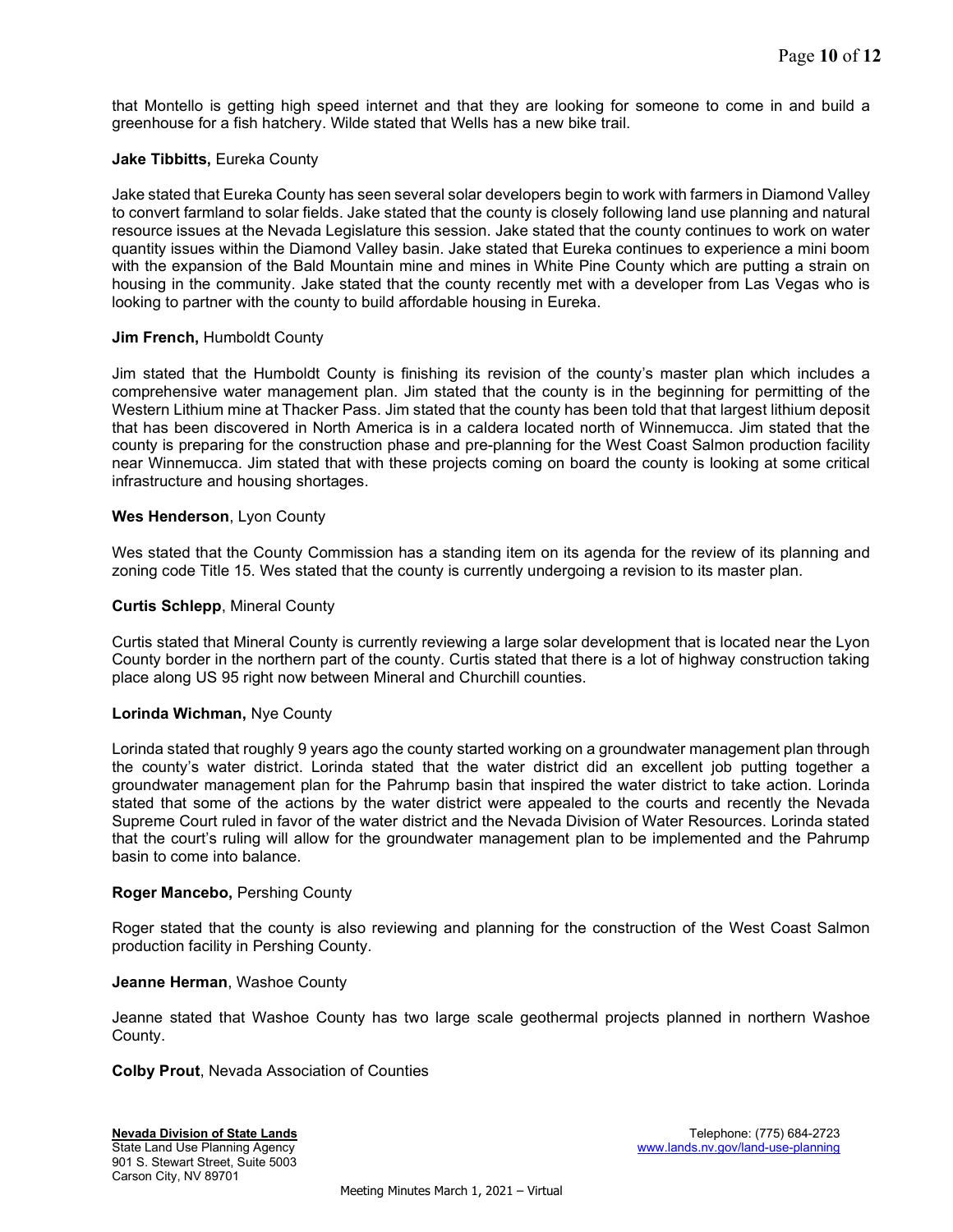Colby stated that NACO is busy with the ongoing legislative session tracking bills and keeping members updated on legislation.

## 13) FUTURE AGENDA ITEMS

Jake Tibbitts stated that it would be good for the Council to hear a presentation from the USGS Nevada Water Science Center to present information on water quality across the State.

Hope Sullivan stated that it would be good for the State Engineer to provide the Council with an update on the progress of the Division of Water Resources statewide water planning efforts.

Wes Henderson asked for an update on the Federal land management agencies.

Scott Carey with the Nevada Division of State Lands stated that staff will take a look at adding a future agenda item for the Council to continue its discussion and consider a letter of endorsement of concept for the Smart from the Start energy planning. Scott stated that another item for the Council to consider at its next meeting would be recap of the 81<sup>st</sup> Session of the Nevada Legislature. Scott stated that another item for the Council to consider at its next meeting would be a presentation on the FHWA Federal Lands Access Study and pilot project.

### 14) SCHEDULING OF FUTURE SLUPAC MEETING DATES AND LOCATIONS

Scott Carey with the Nevada Division of State Lands stated that the staff was hoping to finalize a date and location for the next Council meeting. Scott suggested that the Council set a date and location for its next meeting towards the middle to end of July or the early part of August.

**Jake Tibbitts** suggested Friday July 9, 2021 at 9:00 AM as the date for the next Council meeting. The consensus of the Council was that this date would work for its next meeting.

#### 15) PUBLIC COMMENT

Jake Tibbitts called for public comment.

Jordan Hosmer-Henner with the Office of Governor Sisolak thanked the Council for its discussion today and it work on land use planning issues.

Jake Tibbitts called for any additional public comment. There was no public comment.

#### 16) ADJOURN

The meeting was adjourned at 12:13 pm.